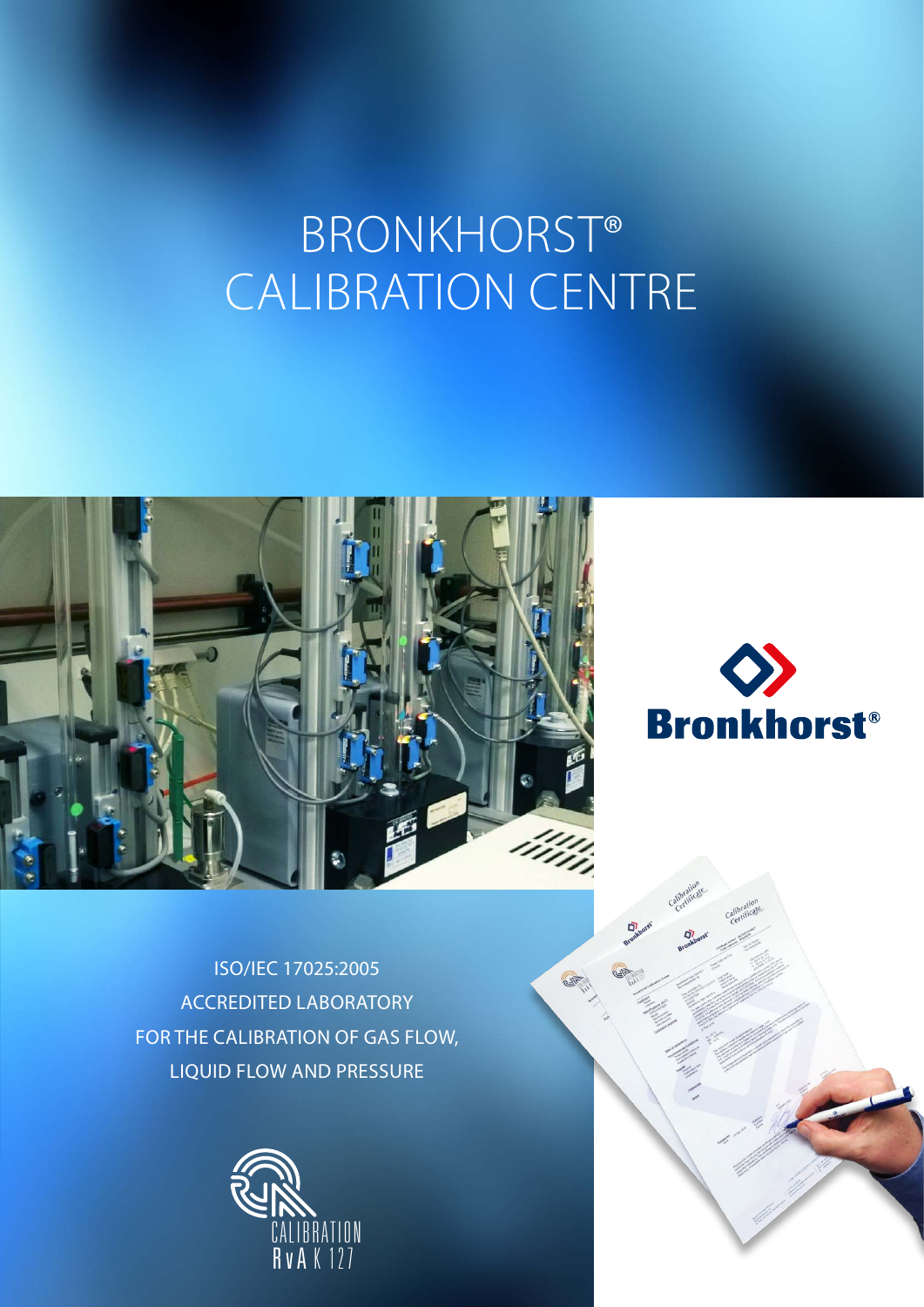

# Benefits of working with Bronkhorst Calibration Centre

- Actual gas calibrations
- $\leftrightarrow$  High level of calibration and measurement capabilities
- $\blacklozenge$  Customer convenience: "one-stop service" for purchasing flow measuring instruments with accredited calibration
- $\blacklozenge$  Short delivery time
- $\leftarrow$  Cost effective service
- $\bullet$  Qualified staff with a "quality-first" approach and an eye for customers needs
- $\leftarrow$  Gas flow calibrations for other brands possible

## BRONKHORST CALIBRATION CENTRE

**Bronkhorst is specialised in the development, production and maintenance of total solutions in low-flow fluidics handling technology. For our measuring and control instruments, we strive for the maximum quality, highest accuracy and minimal measurement uncertainties of our gas flow, liquid flow and pressure calibrations.**

All Bronkhorst mass flow and pressure meters and controllers undergo standard testing and calibration after assembly by our production department. This guarantees our instruments are always traceable to international standards. At our climate-controlled, state-of-the-art ISO 17025 accredited Calibration Centre, we even go one step further. Here, our specially trained staff perform ISO 17025 accredited calibrations with a proven measurement uncertainty (Calibration and Measurement Capability (CMC)) approaching that of VSL, the Dutch National Metrology Institute (NMi).



## WHY ISO 17025?

**The Bronkhorst Calibration Centre (BCC) has been accredited as ISO 17025 compliant by the Dutch Accreditation Council (RvA), providing international recognition of its technical competency and qualification. All of our calibration standards are calibrated by VSL or other ISO 17025 certified labs.**

Our BCC team employs validated methods for calibration and the registration of processes, procedures and results. Reliability, traceability and independence are key to the calibration process and are increasingly demanded by our customers in various fields where certifications are crucial, from the medical sector to aviation. Our ISO 17025 accredited calibrations provide customers with a valued service. But here at Bronkhorst we are always working to improve our processes to ensure consistent high quality.

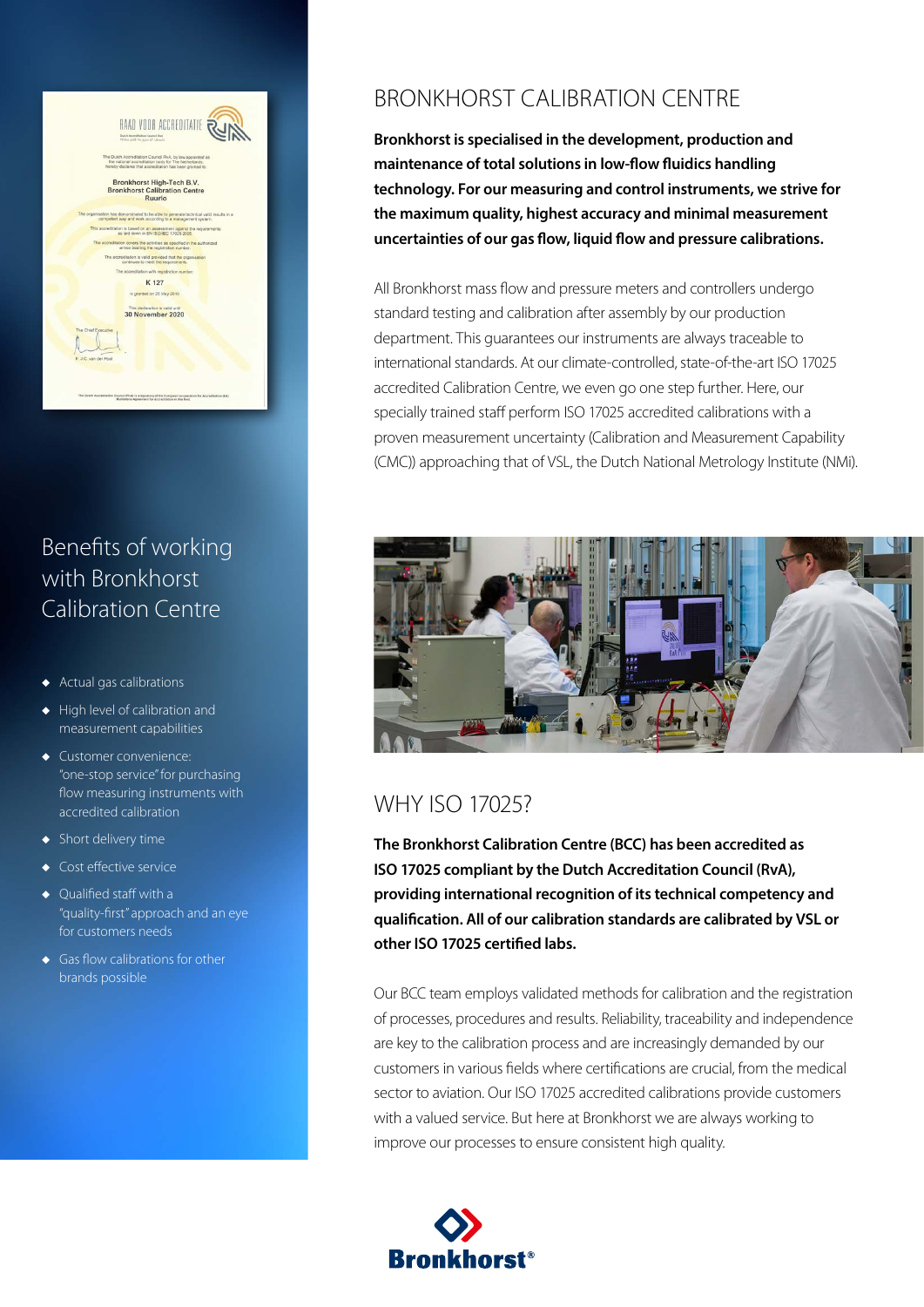# CALIBRATION SCOPE

| <b>Gas MASS flow range</b><br>(Air)                                                    | <b>Gas VOLUME flow range</b><br>(Air)                                                | <b>Gas MASS flow range</b><br>(N <sub>2</sub> , Ar, CO <sub>2</sub> , He, H <sub>2</sub> )<br>other gases on request                       | <b>Gas VOLUME flow range</b><br>(N <sub>2</sub> , Ar, CO <sub>2</sub> , He, H <sub>2</sub> )<br>other gases on request | CMC <sup>1</sup><br>$(k=2)$ |
|----------------------------------------------------------------------------------------|--------------------------------------------------------------------------------------|--------------------------------------------------------------------------------------------------------------------------------------------|------------------------------------------------------------------------------------------------------------------------|-----------------------------|
| (at $21 \pm 2^{\circ}$ C and $50 \pm 20\%$ RH)                                         | (at $21 \pm 2^{\circ}$ C and $50 \pm 20\%$ RH)                                       | (at $21 \pm 2^{\circ}$ C and $50 \pm 20\%$ RH)                                                                                             | (at $21 \pm 2^{\circ}$ C and $50 \pm 20\%$ RH)                                                                         | (in % of Reading)           |
| 0.15 ml./min - 0.35 ml./min <sup>2</sup><br>0.35 ml./min - 0.66 ml./min <sup>2))</sup> | 0.16 ml/min - 0.38 ml/min <sup>2)</sup><br>$0.38$ ml/min - 0.71 ml/min <sup>2)</sup> | 0.15 ml <sub>n</sub> /min - 0.35 ml <sub>n</sub> /min <sup>4)</sup><br>0.35 ml <sub>2</sub> /min - 0.66 ml <sub>2</sub> /min <sup>4)</sup> | $0.16$ ml/min - 0.38 ml/min <sup>4</sup> )<br>$0.38$ ml/min - 0.71 ml/min <sup>4)</sup>                                | 0.55%<br>0.45%              |
| 0.66 ml./min - 3.30 ml./min <sup>2)</sup>                                              | $0.71$ ml/min - 3.50 ml/min <sup>2)</sup>                                            | 0.66 ml./min - 3.30 ml./min <sup>4)</sup>                                                                                                  | $0.71$ ml/min - 3.50 ml/min <sup>4</sup> )                                                                             | 0.40%                       |
| 3.30 ml <sub>n</sub> /min - 15.5 ml <sub>n</sub> /min <sup>2)</sup>                    | 3.50 ml/min - 16.6 ml/min <sup>2)</sup>                                              | 3.30 ml <sub>n</sub> /min - 15.5 ml <sub>n</sub> /min <sup>4)</sup>                                                                        | $3.50$ ml/min - 16.6 ml/min <sup>4</sup> )                                                                             | 0.30%                       |
| 15.5 ml./min - 21.0 l./min <sup>2)</sup>                                               | 16.6 ml/min - 22.5 l/min <sup>2)</sup>                                               | 15.5 ml,/min - 21.0 l,/min <sup>4)</sup>                                                                                                   | 16.6 ml/min - 22.5 l/min <sup>4</sup> )                                                                                | 0.25%                       |
| 21.0 l./min - 6.202 l./min <sup>3)</sup>                                               | 22.5 $I/min - 6.645 I/min^3$                                                         |                                                                                                                                            |                                                                                                                        | 0.25%                       |

| <b>Liquid MASS flow</b>                        | CMC <sup>1</sup> | <b>Pressure</b>                                | CMC <sup>1</sup> |
|------------------------------------------------|------------------|------------------------------------------------|------------------|
| (Demineralised water, at 19 bar a)             | $(k=2)$          | (Test fluid N)                                 | $(k=2)$          |
| (at $21 \pm 2^{\circ}$ C and $50 \pm 20\%$ RH) | (% of Reading)   | (at $21 \pm 2^{\circ}$ C and $50 \pm 20\%$ RH) | (% of Reading)   |
| $1-2$ g/h                                      | 0.65%            | 0,025-0,8 bara                                 | 40 Pa            |
| $2 - 10$ g/h                                   | 0.35%            | 0,8-150 bara $5$                               | 0.05%            |
| 10-30,000 g/h                                  | 0.10%            | 0-150 barg $5$                                 | 0.05%            |

*1⁾ Calibration and Measurement Capability: Demonstrated measurement uncertainty, with coverage probability of 95% in a given measurement point or measurement range. 2⁾ at 1…8 bar a 3⁾ at 1…7 bar a ⁴⁾ at 1…10 bar a ⁵⁾ higher pressures on request*

## GAS, LIQUID AND PRESSURE

**Over the last 35 years, Bronkhorst has become an expert in the calibration of gas flow meters and controllers for low flow ranges. We also offer calibrations for our pressure meters and controllers, and are unique in offering liquid calibration of our Coriolis flow meters and controllers for ultra low flow rates.**

The Bronkhorst Calibration Centre offers gas flow calibrations in the range of 0.15 ml<sub>n</sub>/min to 6,200 l<sub>n</sub>/min for both new and existing Bronkhorst mass flow meters, controllers and calibration equipment. As well as Bronkhorst instruments, our lab can calibrate meters and controllers made by other brands, both for mass flows and volume flows. Bronkhorst also performs pressure calibrations from 0 to 150 bar (higher on request) for its EL-PRESS pressure meters and controllers. In addition, Bronkhorst has developed an advanced calibration system for our liquid flow meters for ultra low flow ranges. With this system Bronkhorst can offer mini CORI-FLOW™ (Coriolis) flow meters and controllers in flow ranges of 1 g/h to 30 kg/h with ISO 17025 accredited calibration.